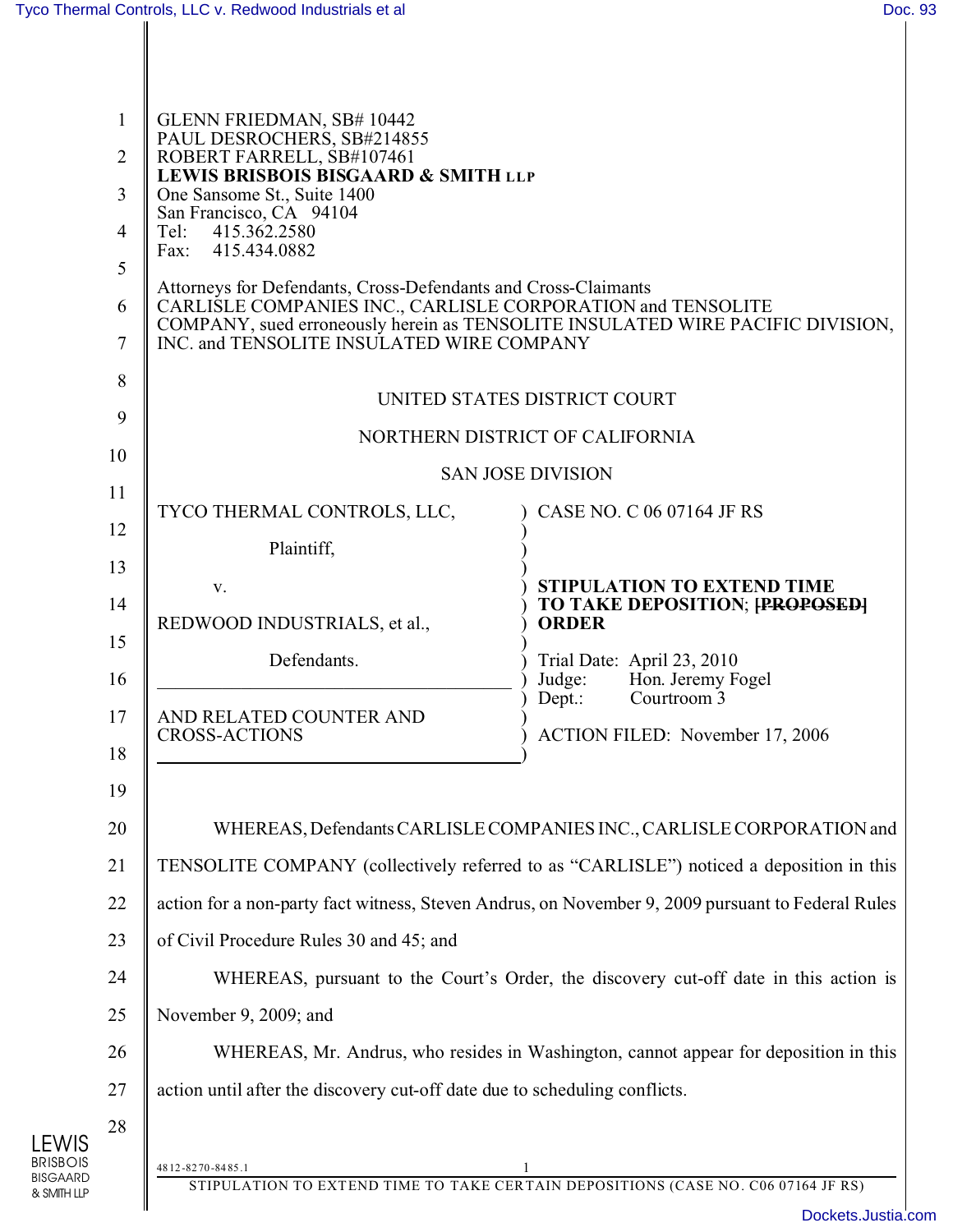| $\mathbf{1}$   | Pursuant to Federal Rules of Civil Procedure Rule 29, IT IS HEREBY STIPULATED AND                    |                                                                                                    |
|----------------|------------------------------------------------------------------------------------------------------|----------------------------------------------------------------------------------------------------|
| $\overline{2}$ | AGREED by and between the parties to this action through their respective counsel of record that the |                                                                                                    |
| 3              | deposition of Steven Andrus can be conducted on a mutually agreeable date after the November 9,      |                                                                                                    |
| $\overline{4}$ | 2009 discovery cut off date in this action.                                                          |                                                                                                    |
| 5              | SO STIPULATED.                                                                                       |                                                                                                    |
| 6              | Dated: November 6, 2009                                                                              | STANZLER, FUNDERBURK & CASTELLON, LLP                                                              |
| 7              |                                                                                                      | /s/ Jordan S. Stanzler                                                                             |
| 8              |                                                                                                      | Jordan S. Stanzler                                                                                 |
| 9              |                                                                                                      | <b>Counsel for Plaintiff</b><br>TYCO THERMAL CONTROLS, LLC                                         |
| 10             | Dated: November 6, 2009                                                                              | LEWIS BRISBOIS BISGAARD & SMITH LLP                                                                |
| 11             |                                                                                                      |                                                                                                    |
| 12             |                                                                                                      | /s/ Robert Farrell                                                                                 |
| 13             |                                                                                                      | Robert Farrell                                                                                     |
| 14             |                                                                                                      | Counsel for Defendants, Cross-Defendants and Cross-<br>Claimants CARLISLE COMPANIES INC., CARLISLE |
| 15             |                                                                                                      | <b>CORPORATION and TENSOLITE</b><br>COMPANY (sued erroneously herein as TENSOLITE                  |
| 16             |                                                                                                      | INSULATED WIRE PACIFIC DIVISION, INC. and<br>TENSOLITE INSULATED WIRE COMPANY)                     |
| 17             |                                                                                                      |                                                                                                    |
| 18             | Dated: November 6, 2009                                                                              | FOLGER LEVIN & KAHN, LLP                                                                           |
| 19             | /s/ Margaret R. Dolbaum                                                                              |                                                                                                    |
| 20             |                                                                                                      | Margaret R. Dolbaum<br>Counsel for Defendants, Counter-claimants and                               |
| 21             |                                                                                                      | Cross-defendants REDWOOD INDUSTRIALS,<br>ROLAND LAMPERT and AUDREY LAMPERT                         |
| 22             |                                                                                                      |                                                                                                    |
| 23             | Dated: November 6, 2009                                                                              | <b>GORDON &amp; REES, LLP</b>                                                                      |
| 24             |                                                                                                      | /s/ Mordecai D. Boone                                                                              |
| 25             |                                                                                                      | Mordecai D.Boone                                                                                   |
| 26             |                                                                                                      | Counsel for Defendants, Counter-claimants and<br>Cross-defendants ROWE INDUSTRIES (as alleged      |
| 27             |                                                                                                      | successor in interest to Defendants COLEMAN<br>CABLE & WIRE CO., PACIFIC TRANSFORMER               |
| 28             |                                                                                                      | CO.; HILL MAGNETICS, INC.; and HILL                                                                |
|                | 4812-8270-8485.1                                                                                     | INDUSTRIES, INC.)                                                                                  |
|                |                                                                                                      | STIPULATION TO EXTEND TIME TO TAKE CERTAIN DEPOSITIONS (CASE NO. C06 07164 JF RS)                  |

LEWIS BRISBOIS BISGAARD & SMITH LLP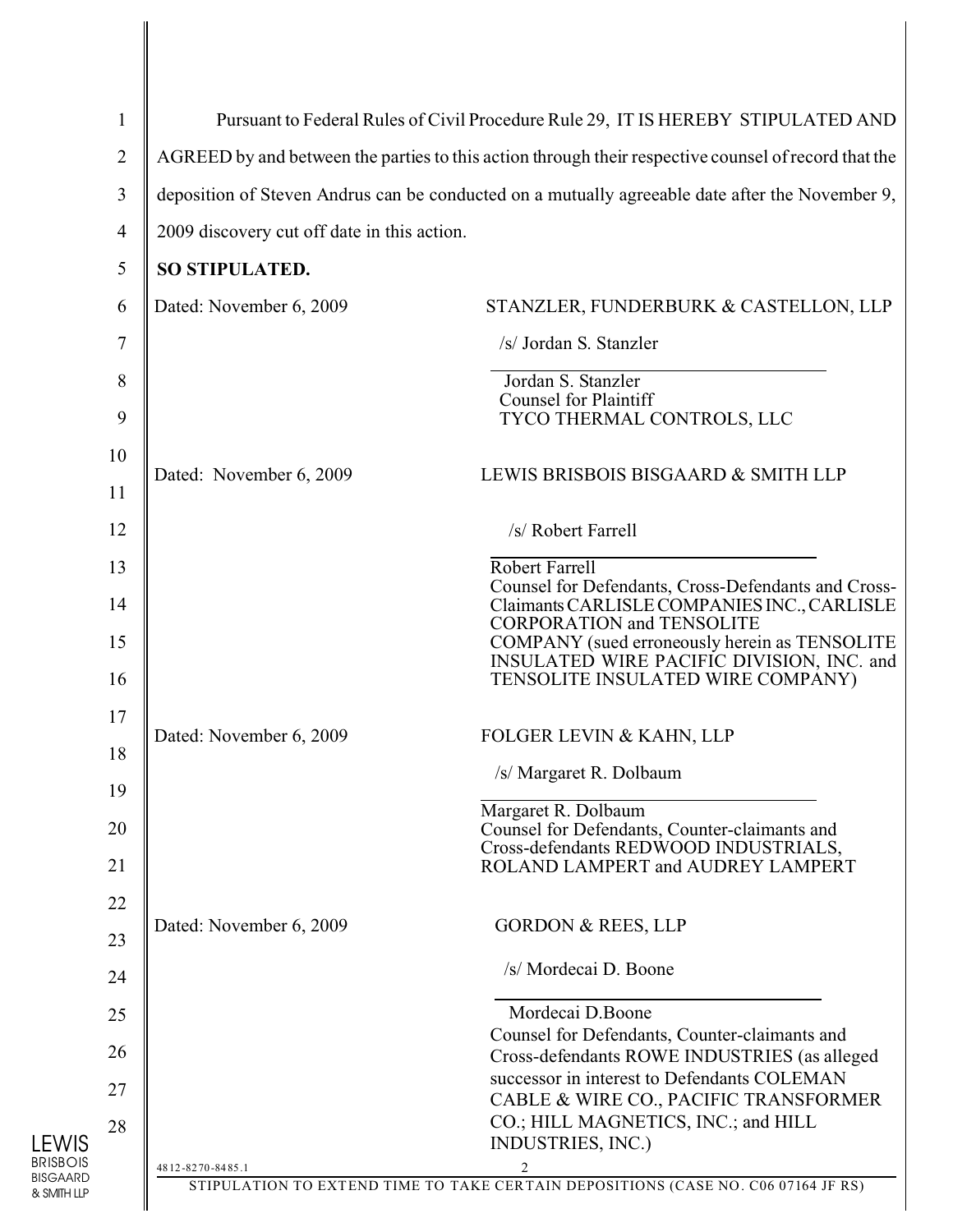| $\mathbf{1}$                    |                                                                                   |
|---------------------------------|-----------------------------------------------------------------------------------|
| $\sqrt{2}$                      |                                                                                   |
| $\overline{3}$                  | <b>IT IS SO ORDERED</b>                                                           |
| $\overline{4}$                  |                                                                                   |
| 5                               | DATED: $11/12$<br>, 2009                                                          |
| $\sqrt{6}$                      | HON. JEREMY FOGEL                                                                 |
| $\boldsymbol{7}$                |                                                                                   |
| $8\,$                           |                                                                                   |
| 9                               |                                                                                   |
| $10\,$                          |                                                                                   |
| $11\,$                          |                                                                                   |
| $12\,$                          |                                                                                   |
| 13                              |                                                                                   |
| 14                              |                                                                                   |
| 15                              |                                                                                   |
| $16\,$                          |                                                                                   |
| $17\,$                          |                                                                                   |
| $18\,$                          |                                                                                   |
| 19                              |                                                                                   |
| $20\,$                          |                                                                                   |
| $21\,$                          |                                                                                   |
| $22\,$<br>$23\,$                |                                                                                   |
| 24                              |                                                                                   |
| $25\,$                          |                                                                                   |
| 26                              |                                                                                   |
| $27\,$                          |                                                                                   |
| $28\,$                          |                                                                                   |
| <b>LEWIS</b><br><b>BRISBOIS</b> | 4812-8270-8485.1<br>3                                                             |
| <b>BISGAARD</b><br>& SMITH LLP  | STIPULATION TO EXTEND TIME TO TAKE CERTAIN DEPOSITIONS (CASE NO. C06 07164 JF RS) |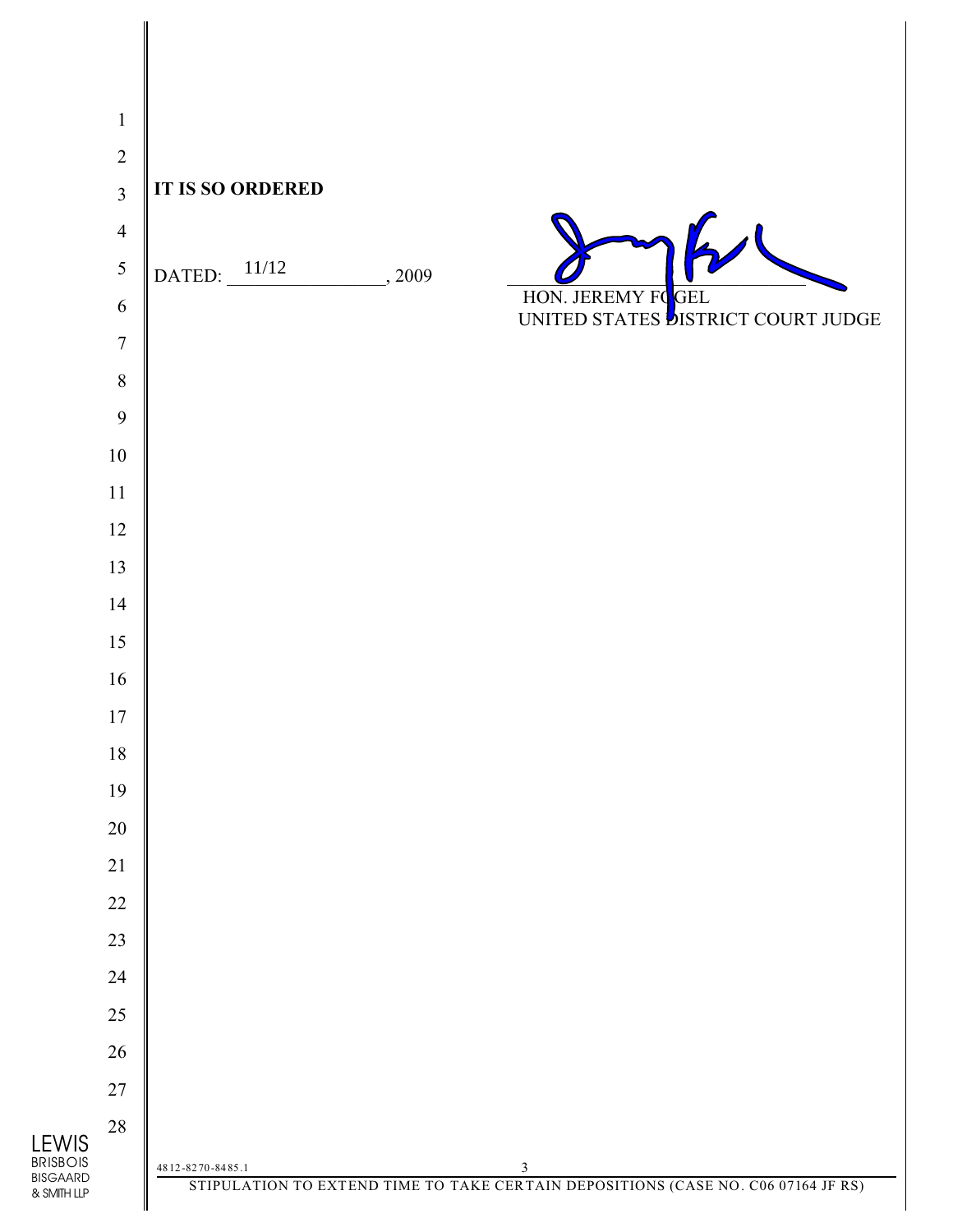| $\mathbf{1}$   |                                                                                                                                                                                                         |  |  |
|----------------|---------------------------------------------------------------------------------------------------------------------------------------------------------------------------------------------------------|--|--|
| $\mathbf{2}$   | <b>FEDERAL COURT PROOF OF SERVICE</b>                                                                                                                                                                   |  |  |
| 3              | Tyco Thermal Controls, LLC v. Redwood Industrials, et al. - Case No. C 06 07164 JF RS                                                                                                                   |  |  |
| $\overline{4}$ | STATE OF CALIFORNIA, COUNTY OF SAN JOSE:                                                                                                                                                                |  |  |
| $\mathfrak{S}$ | At the time of service, I was over 18 years of age and not a party to the action. My                                                                                                                    |  |  |
| 6              | business address is One Sansome Street, 14 <sup>th</sup> Floor, San Francisco, California. I am employed in<br>the office of a member of the bar of this Court at whose direction the service was made. |  |  |
| 7              | On November 6, 2009, I served the following document(s):                                                                                                                                                |  |  |
| 8              | STIPULATION TO EXTEND TIME TO TAKE DEPOSITION;                                                                                                                                                          |  |  |
| 9              | [PROPOSED] ORDER                                                                                                                                                                                        |  |  |
| 10             | I served the documents on the following persons at the following addresses (including fax<br>numbers and e-mail addresses, if applicable) by the following means:                                       |  |  |
| 11             |                                                                                                                                                                                                         |  |  |
| 12             | [X]<br>(BY E-MAIL OR ELECTRONIC TRANSMISSION) Based on a court order or an                                                                                                                              |  |  |
| 13             | agreement of the parties to accept service by e-mail or electronic transmission, I caused the<br>documents to be sent to the persons at the e-mail addresses listed above. I did not receive,           |  |  |
| 14             | within a reasonable time after the transmission, any electronic message or other indication<br>that the transmission was unsuccessful.                                                                  |  |  |
| 15             |                                                                                                                                                                                                         |  |  |
| 16             | Margaret R. Dollbaum<br>mdollbaum@flk.com; esuzukaw@flk.com<br>Kristine Glover<br>kglover@gordonrees.com                                                                                                |  |  |
| 17             | Nathanial John Wood<br>nwood@flk.com<br>Paul A. Desrochers<br>desrochers@lbbslaw.com                                                                                                                    |  |  |
| 18             | Teresa R. Morimoto<br>tmorimoto@sfcfirm.com                                                                                                                                                             |  |  |
| 19             | Daniel Bowling<br>Daniel Bowling@cand.uscourts.gov<br>Jordan S. Stanzler<br>${\rm jstanzler}(a)$ sfcfirm.com                                                                                            |  |  |
| 20             |                                                                                                                                                                                                         |  |  |
| 21             | <b>(BY COURT'S CM/ECF SYSTEM)</b> Pursuant to Local Rule, I electronically filed the<br>[X]                                                                                                             |  |  |
| 22             | documents with the Clerk of the Court using the CM/ECF system, which sent notification<br>of that filing to the persons listed above.                                                                   |  |  |
| 23             | I declare under penalty of perjury under the laws of the United States of America that the                                                                                                              |  |  |
| 24             | above is true and correct.                                                                                                                                                                              |  |  |
| 25             | Executed on November 6, 2009, at San Francisco, California.                                                                                                                                             |  |  |
| 26             |                                                                                                                                                                                                         |  |  |
| 27             | /s/ Karen Binayas                                                                                                                                                                                       |  |  |
| 28             | Karen Binayas                                                                                                                                                                                           |  |  |
|                | 4812-8270-8485.1                                                                                                                                                                                        |  |  |
|                | STIPULATION TO EXTEND TIME TO TAKE CERTAIN DEPOSITIONS (CASE NO. C06 07164 JF RS)                                                                                                                       |  |  |

LEWIS BRISBOIS BISGAARD & SMITH LLP